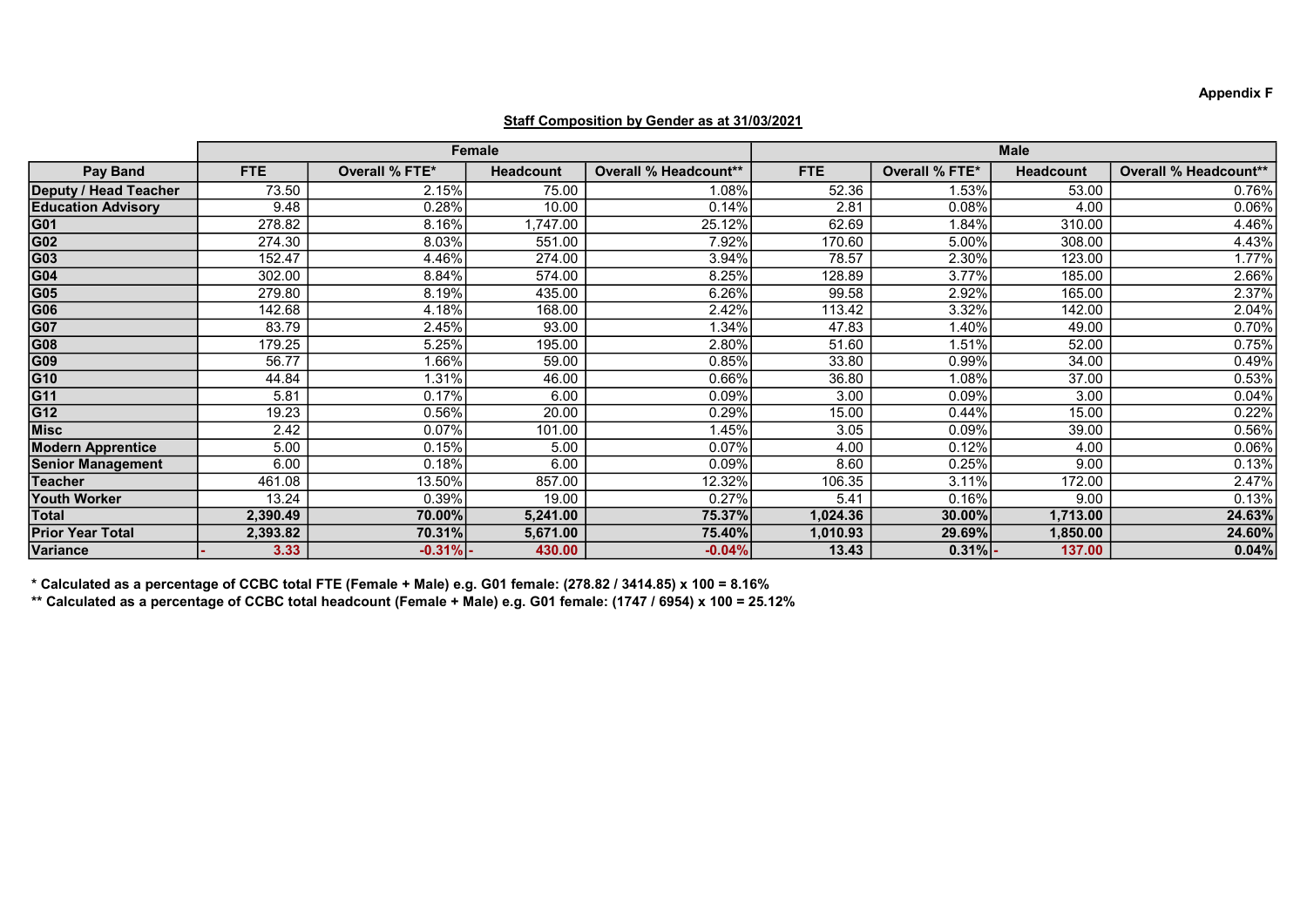| <b>Pay Band</b>              | <b>Permanent</b> | <b>Fixed Term</b> | <b>Total</b> | <b>Year Prior Total</b> |
|------------------------------|------------------|-------------------|--------------|-------------------------|
| <b>Deputy / Head Teacher</b> | 110.86           | 15.00             | 125.86       | 126.86                  |
| <b>Education Advisory</b>    | 7.56             | 4.72              | 12.28        | 10.36                   |
| G01                          | 303.00           | 38.51             | 341.51       | 326.68                  |
| G02                          | 403.44           | 41.46             | 444.91       | 467.05                  |
| G03                          | 208.51           | 22.52             | 231.03       | 242.95                  |
| G04                          | 354.06           | 76.84             | 430.90       | 429.04                  |
| G05                          | 341.63           | 37.75             | 379.38       | 389.89                  |
| G06                          | 218.81           | 37.29             | 256.10       | 255.19                  |
| G07                          | 108.99           | 22.63             | 131.62       | 127.46                  |
| G08                          | 205.14           | 25.70             | 230.85       | 215.41                  |
| G09                          | 78.24            | 12.33             | 90.57        | 82.29                   |
| G10                          | 79.64            | 2.00              | 81.64        | 82.64                   |
| G11                          | 8.81             |                   | 8.81         | 9.81                    |
| G12                          | 29.23            | 5.00              | 34.23        | 33.04                   |
| <b>Misc</b>                  | 0.47             | 5.00              | 5.47         | 0.47                    |
| <b>Modern Apprentice</b>     |                  | 9.00              | 9.00         | 9.00                    |
| <b>Senior Management</b>     | 14.60            | -                 | 14.60        | 15.41                   |
| <b>Teacher</b>               | 457.71           | 109.72            | 567.43       | 566.96                  |
| <b>Youth Worker</b>          | 10.65            | 8.00              | 18.65        | 14.24                   |
| <b>Total</b>                 | 2,941.37         | 473.48            | 3,414.85     | 3,404.75                |

## Staff Composition FTE by Employment Type as at 31/03/2021